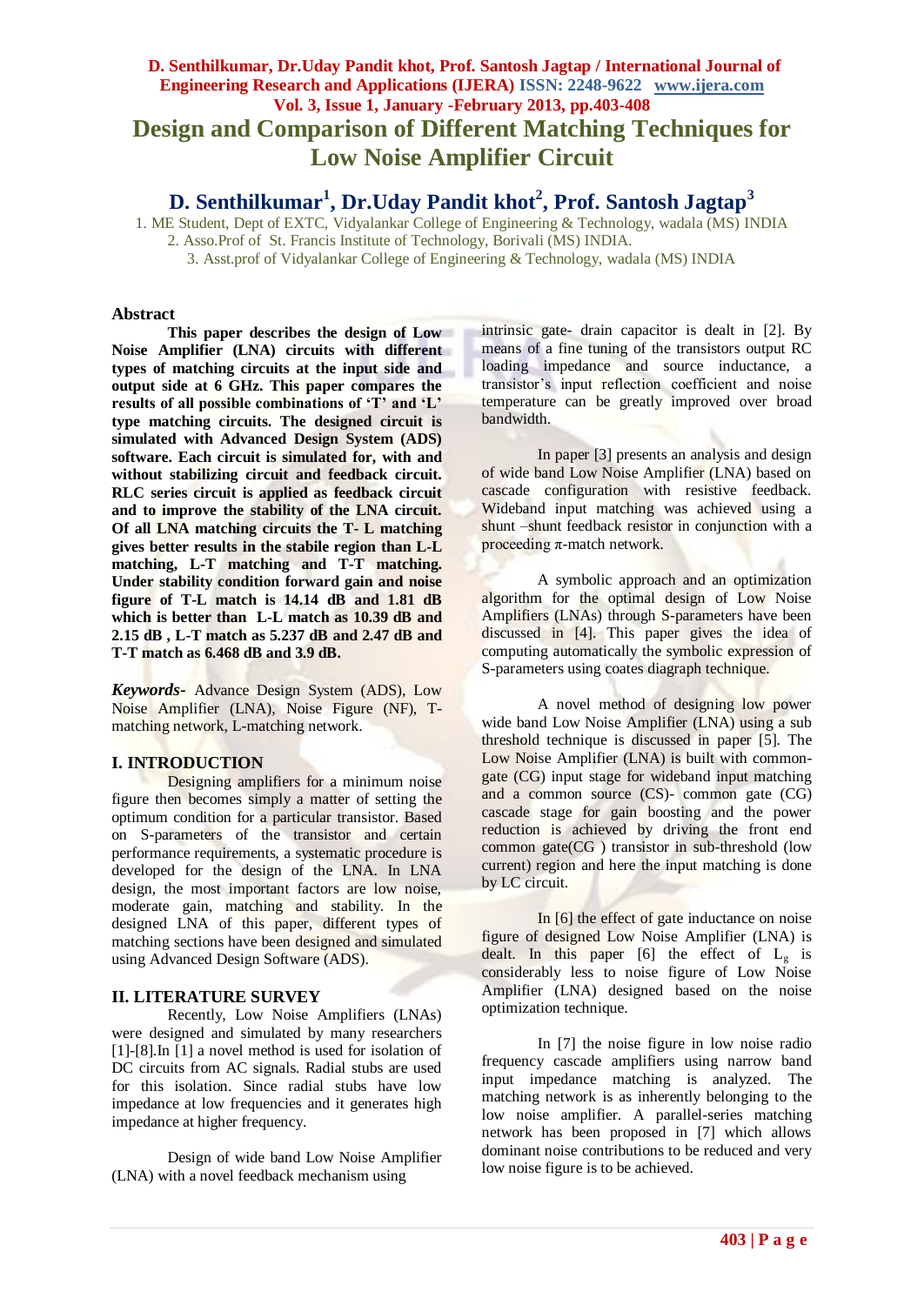In [8] a new technique has been employed for improving the stability of the Low Noise Amplifier (LNA). A RLC series circuit has been employed to make the LNA stable. Also a RLC feedback circuit is used between the gate terminal and drain terminal operating the LNA in the stable region.

# **III. EQUIVALENT CIRCUIT OF MICROWAVE MESFET**

Most microwave amplifiers today use Gallium Arsenide (GaAs) Field-Effect Transistor (FETs). They can presently be used at frequencies up to 100 GHz in a wide variety of applications requiring low noise figure, broad band width and medium power capacity [9] [10]. Knowledge of the equivalent circuit of a MESFET is very useful for the device performance analysis (gain, noise, etc…) in designing of microwave circuits. In this paper low noise GaAs MESFET NE 76000 has been used for the design of LNA. The NE 76000 provides a low noise figure and high associated gain though K-Band. Fig.1 show the equivalent circuit of this transistor which has been recovered by NEC Company for frequency range of 1 GHz to 26 GHz [11].



Fig. 1 Linear Model of NE 76000 Transistors [15]

# **IV. DC BIASING**

In order to design a low noise device, the transistor must be DC biased at an appropriate operating point. These depends of the application (low noise, high gain, high power), and the type of the transistor (FET, HEMT, etc) [12]. Accounts both source and load mismatch. Thus from [13], can be define separate effective gain factors for the input (Source) matching network, the transistor itself and the output (load) matching network as follow . Fig 2 shows model of a DC biasing circuit.

 $V_d$  (drain voltage) = 3V and  $I_{ds}$  (drain-Source current)  $= 10$  mA. The biasing point is obtained by using a Vg (Gate Voltage) range from -0.6 V to -0.3 V and it gives -0.4V as DC operating point by using the circuit shown in Fig 2.



Fig. 2 Basic DC biasing network [12]

#### **A. Single Stage Amplifier**

A single stage microwave transistor amplifier can be modeled by the circuit in Fig. 3, where a matching network is used both sides of the transistor to transform the input and output impedance  $Z_0$  to the source and load impedance  $Z_s$ and ZL. The most useful gain definition for amplifier design is the transducer power gain, which accounts both source and load mismatch. Thus from [13], can be define separate effective gain factors for the input (Source) matching network, the transistor itself and the output (load) matching network as follow:

$$
G_S = \frac{1 - |\Gamma_s|^2}{1 - |\Gamma_{IN}\Gamma_s|^2}
$$
 (1)

$$
G_0 = |S_{21}|^2 \tag{2}
$$

$$
G_L = \frac{1 - |\Gamma_L|^2}{1 - |S_{22}\Gamma_L|^2}
$$
 (3)

Then the overall transducer gain is  $G_T=G_sG_0G_L$ . The effective gains from GS and GL are due to the impedance matching of the transistor to the impedance  $Z_0$ .



Fig.3 The General Transistor Amplifier Circuit [12]

#### **B. Stability Consideration**

The stability of an amplifier, or its resistance to oscillate, is a very important consideration in a design and can be determined from the S parameters, the matching networks, and the terminations. In the circuit Fig. 3, oscillations are possible when either the input or output port presents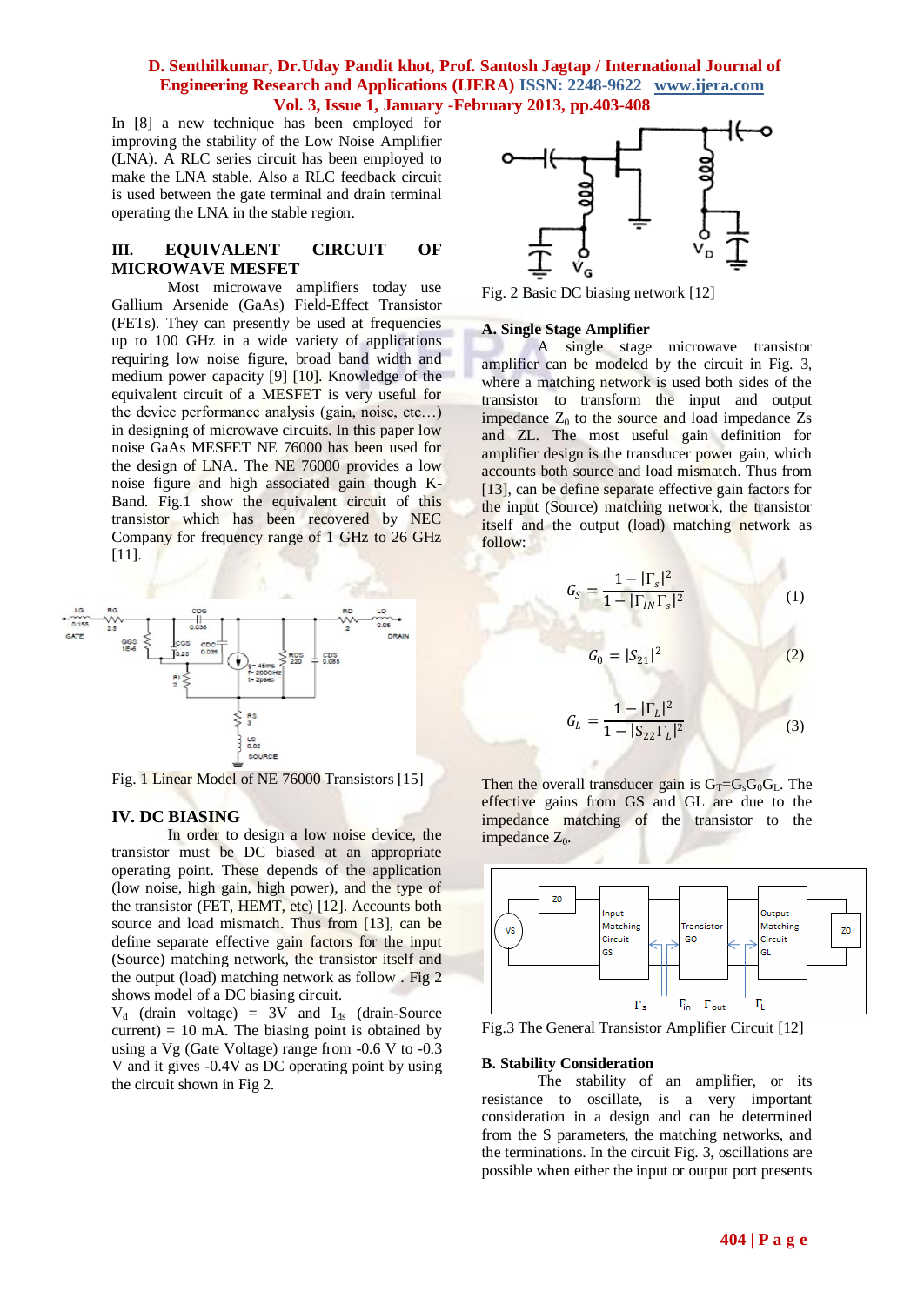(5)

a negative resistance. This occurs when in  $|\Gamma_{IN}| > 1$  or  $|\Gamma_{OUT}| > 1$ . These because of in and out depend on the source and load matching networks. While, the stability of the amplifier depends on S and L as presented by the matching networks. Alternatively, it can be shown that the amplifier will be unconditionally stable if the following necessary and sufficient conditions are met [14]:

$$
K = \frac{1 - |S_{11}|^2 - |S_{11}|^2 + |\Delta|^2}{2|S_{12}S_{21}|} > 1
$$
 (4)

and  $|\Delta| > 1$ 



Fig. 4 A lossless network matching networks arbitrary load impedance to a transmission line [12]

In this paper an RLC series circuit is used as stability circuit for LNA circuit in bringing it to the stable region.fig.5 shows a sample of RLC series stability circuit.



Fig.5 Stabilizing Circuit for LNA.

# **V**. **MATCHING NETWORK**

The basic idea of the impedance matching is illustrated in Fig. 4, which shows an impedance matching network placed between load impedance and transmission line. The need for matching network arises because amplifiers, in order to deliver maximum power to a load, or to perform in a certain desired way, must be properly terminated at both the input and output ports. The matching network is ideally lossless to avoid unnecessary loss of power and is usually designed so that looking into the matching network is  $Z_0$ . Several types of matching network are available, however factors likes complexity, bandwidth, implementation and adjustability need to be considered in the matching network selection. In this paper different matching circuits is discussed such as "L"

Matching, and 'T' matching circuits and its all possible combinations.

**Case: I 'L' Type Input Matching and 'L' Type Output Matching LNA Circuit**

In Fig.7 the "L" type matching is used at the input as well as on the output side. RLC series circuit is designed and used to improve the stability of the circuit. For feed back again a RLC series resonance type is used.



Fig. 6 "L" Type Input Matching and "L" Type Output Matching LNA Circuit



Fig.7  $S_{11}$ ,  $S_{22}$ ,  $S_{12}$ ,  $S_{21}$ , NF<sub>min</sub> Vs freq for L-L Matching

After the simulation of the circuit shown in Fig 6, the results are shown in Fig 7. The stability and forward gain are as 1.14 and 10.392 dB. The output reflection coefficient is -16.067 dB and reverse transmission coefficient is -27.324 dB, input reflection coefficient is -1.819 dB and the stability of the transistor amplifier is as 1.14 which satisfies the equation (4).Thus the stability is maintained at more than one as per equation (4) with noise figure touches slightly more than two decibel point and the forward gain reduced to 10.394 dB.

#### **Case: II 'L' Type Input Matching and 'T' Type Output Matching LNA Circuit**

In Fig 8 the "L" type matching is used at the input and on the output side the 'T' type matching is used.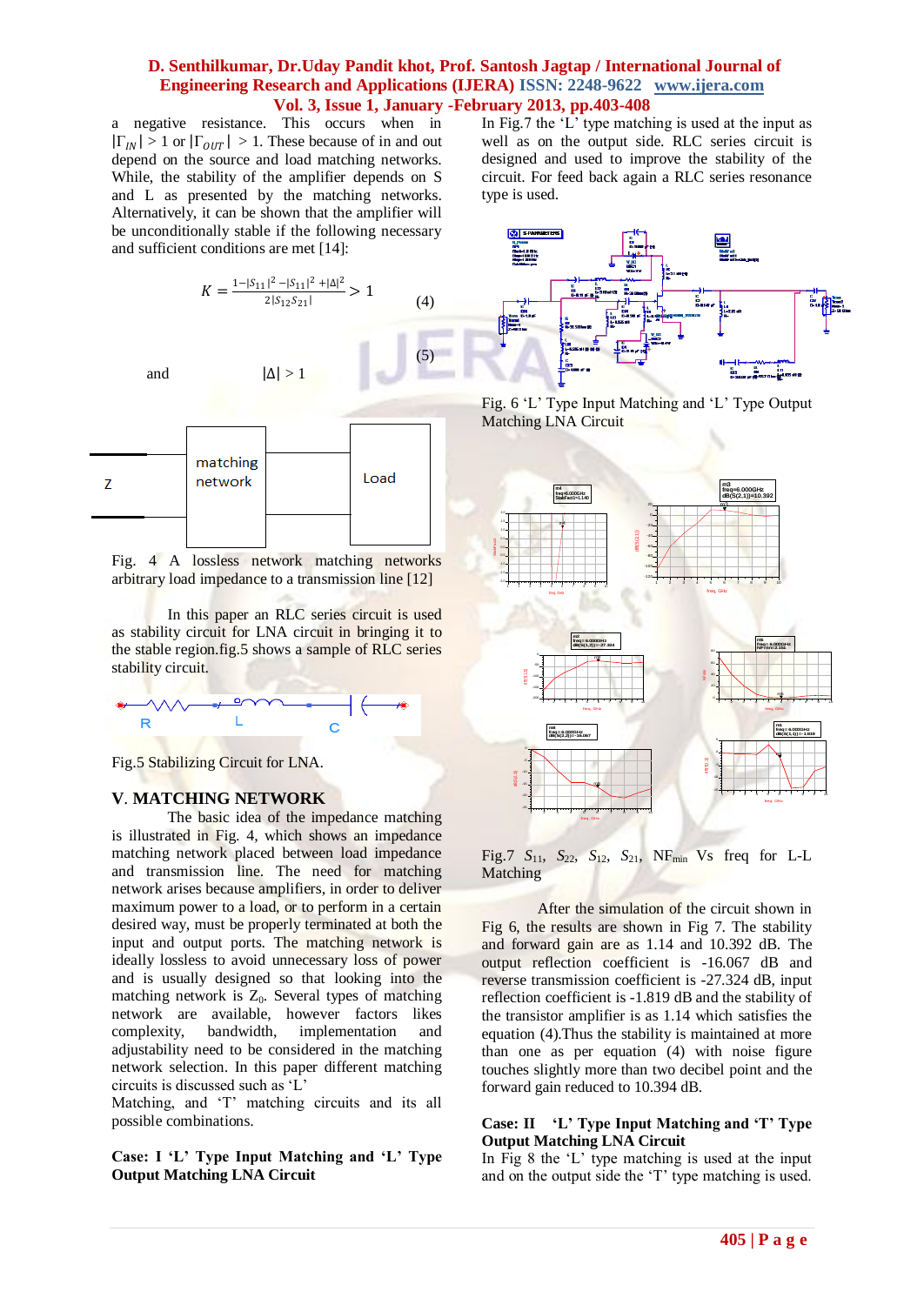RLC series circuit is designed and used to improve the stability of the circuit. For feed back again a RLC series resonance type is used.



Fig. 8 "L" Type Input Matching and "T" Type Output Matching LNA Circuit



Fig.9  $S_{11}$ ,  $S_{22}$ ,  $S_{12}$ ,  $S_{21}$ , NF<sub>min</sub> Vs freq for L-T Matching

After the simulation of the circuit shown in Fig 8, the results are shown Fig 9. The stability, output reflection coefficient and forward gain are shown in Fig 4.50 as 1.133, -1.236 dB and 5.237 dB. The input reflection coefficient is -3.814 dB, reverse transmission coefficient is -32.479 dB and minimum noise figure is 2.478 dB. The stability of the transistor amplifier is as 1.133 which satisfies the equation (4).Thus the stability is maintained at more than one as per equation (4) with noise figure touches almost two and half decibel point while the forward gain drastically reduced to 5.237 dB.

## **Case: III 'T' Type Input Matching and 'L' Type Output Matching LNA Circuit**

In Fig 8 the "T" type matching is used at the input and on the output side the "L" type matching is used. RLC series circuit is designed and used to improve the stability of the circuit. For feed back again a RLC series resonance type is used.



Fig. 10 'T' Type Input Matching and 'L' Type Output Matching LNA **Circuit** 



Fig.11 *S*11, *S*22, *S*12, *S*21, NFmin Vs freq for T-L matching

After the simulation of the circuit shown in Fig 10, the results are shown in Fig 11.The forward gain is 14.14 dB, the output reflection coefficient is - 6.291 dB and reverse transmission coefficient is - 23.575 dB and also the input reflection coefficient is -17.214 dB. The stability and minimum noise are as 1.304 and 1.816 dB. Thus the stability is maintained at more than one as per equation (4) with almost double increasement in noise figure.

#### **Case: IV 'T' Type Input Matching and 'T' Type Output Matching LNA Circuit**

In Fig 7 the "T" type matching is used at the input as well as on the output side. RLC series circuit is designed and used to improve the stability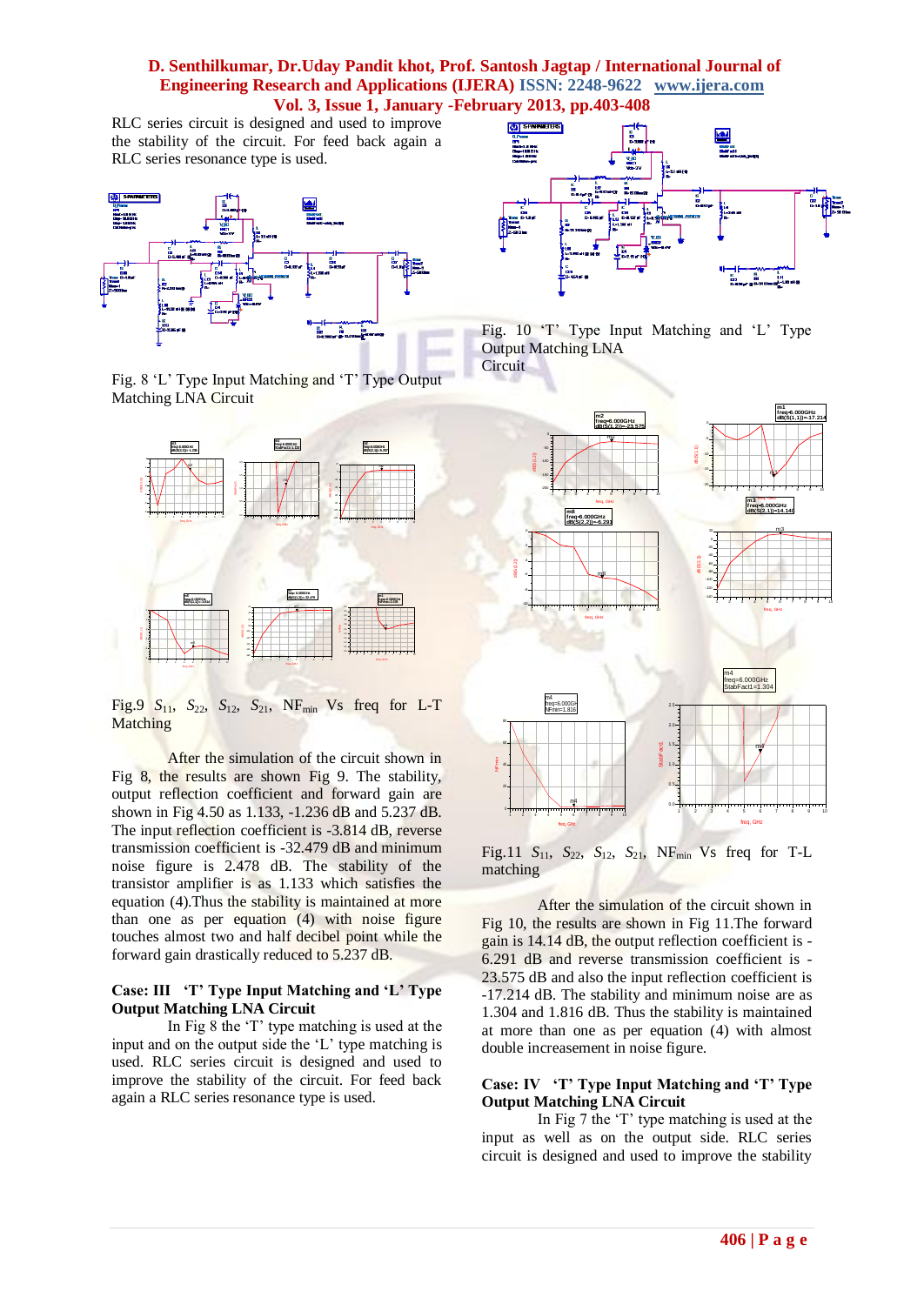of the circuit. For feed back again a RLC series resonance type is used.



Fig 12 'T' Type Input Matching and 'T' Type Output Matching LNA Circuit



Fig.13 *S*11, *S*22, *S*12, *S*21, NFmin Vs freq for L-L matching

1 2 3 4 5 6 7 8 9 10

1 2 3 4 5 6 7 8 9 10 freq, GHz

1 2 3 4 5 6 7 8 9 10

After the simulation of the circuit shown in Fig 12, the results are shown in Fig 13. The stability, output reflection coefficient and forward gain are as 1.254, -11.808 dB, and 6.468 dB. The input reflection coefficient is -1.011 dB, reverse transmission coefficient is -29.379 dB and minimum noise figure is 3.974 dB. The stability of the transistor amplifier is as 1.254 which satisfies the equation (4).Thus the stability is maintained at more than one as per equation (4) with noise figure touches almost four decibel point while the forward gain drastically reduced to 6.468 dB.

#### **VI. SIMULATION RESULTS**

In this paper, combination of different input and output matching networks have been developed for a Low Noise Amplifier (LNA) circuit for 6 GHz range and simulated using ADS software [13] and the results are shown in Table I.

| Table J. Comparative Results of LNA Circuit (with |                      |                                                  |  |  |  |  |  |  |  |  |
|---------------------------------------------------|----------------------|--------------------------------------------------|--|--|--|--|--|--|--|--|
|                                                   |                      | and without Stabilizing circuit) using different |  |  |  |  |  |  |  |  |
|                                                   | matching techniques. |                                                  |  |  |  |  |  |  |  |  |

|                        | $L-L$ |     | $L-T$ |     | T-L  |      | T-T   |     |
|------------------------|-------|-----|-------|-----|------|------|-------|-----|
|                        | WO.   | W.  | wo    | W.  | WO.  | W.   | WO.   | W.  |
|                        | SC    | SC  | .SC   | SC  | SC   | SC   | SC    | SC  |
| $S_{21}$               | 16.2  | 10. | 13.5  | 5.2 | 16.2 | 14.1 | 13.58 | 6.4 |
|                        | 80    | 39  | 39    | 37  | 96   | 4    | 8     | 68  |
| $S_{12}$               |       |     |       |     |      |      |       |     |
|                        | 14.1  | 27. | 16.9  | 32. | 14.1 | 23.5 | 16.86 | 29. |
|                        | 7     | 3   |       | 5   | 5    |      | 4     | 4   |
| $S_{22}$               |       |     |       |     |      |      |       |     |
|                        | 4.37  | 16. | 1.79  | 1.2 | 5.53 | 6.29 | 2.120 | 11. |
|                        | 0     | 1   |       | 4   |      |      |       | 8   |
| $S_{11}$               |       |     |       |     |      |      |       |     |
|                        | 2.92  | 1.8 | 11.2  | 3.8 | 2.93 | 17.2 | 11.92 | 1.0 |
|                        | 2     | 2   | 5     | 1   | 7    |      | 3     | 1   |
| K                      | 0.40  | 1.1 | 0.40  | 1.1 | 0.40 | 1.30 | 0.409 | 1.2 |
|                        | 9     | 4   | 9     | 33  | 9    | 4    |       | 54  |
| $\overline{\text{NF}}$ | 0.90  | 2.1 | 0.90  | 2.4 | 0.90 | 1.81 | 0.906 | 3.9 |
|                        | 6     | 5   | 6     | 78  | 6    | 6    |       | 74  |

#### **VII. CONCLUSIONS**

The simulation results of all possible combinations of 'L' and 'T' type matching circuits are shown in Table I for with(W) and without(WO) stabilizing circuit(SC). From Table I the  $T$  type input matching with "L" type output matching gives better results without much degradation in terms of forward gain, noise figure, stability point of view. It gives gain as 16.3 dB, noise figure 1.8 dB while improving stability from 0.41 to 1.3. Other parameters like output reflection coefficient  $(S_{22})$  is -6.3 dB, input reflection coefficient  $(S_{11})$  is -17.2 dB and reverse transmission coefficient  $(S_{12})$  is -23.5 dB also comparatively better than other matching sections. Whenever there is an improvement in stability other matching circuits exhibits much degradation in gain and more than double increments in noise figure from the results of LNA without stabilizing circuit.

#### **REFERENCES**

- [1] Mohd. Zinol Abidin Abd Aziz (2004), "Low Noise Amplifier Circuit Design for 5 GHz to 6GHz", *RF and Microwave conference*, October 5-6, Subang, Selangor, Malaysia, *Proceeding of the 2004 IEEE* – 0-7803- 8671-X/04.
- [2] Robert Hu, "Wideband Matched LNA Design Using Transistor's Intrinsic Gate -Drain Capacitor", *IEEE Transaction on Microwave Theory and Techniques*, vol.54, no.3, March 2006.
- [3] Hsien-ku chen, Yo-sheng lin, and shey-shi lu, "Analysis and Design of a 1.6-28GHz Compact Wideband LNA in 90-nm CMOS